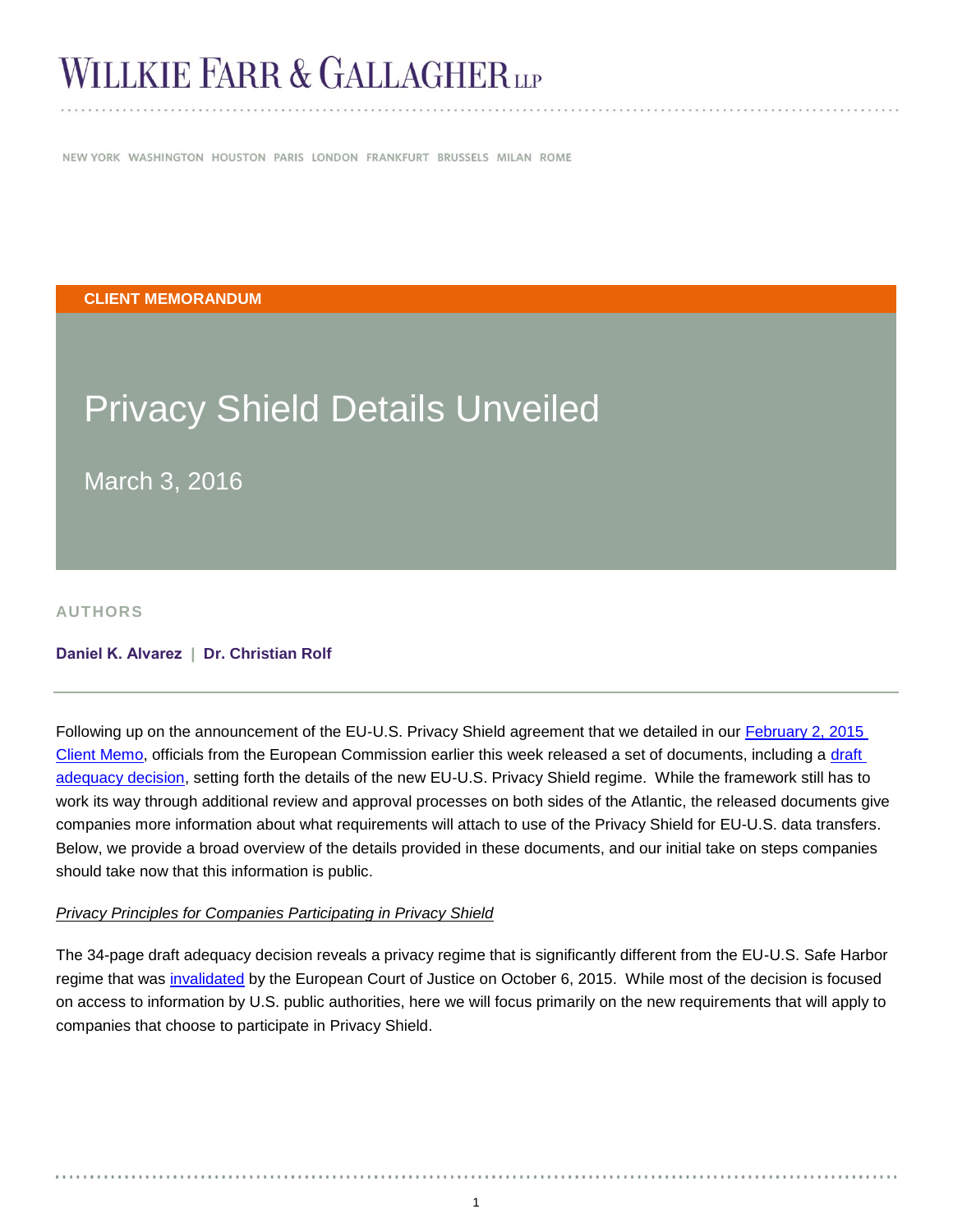## **Privacy Shield Details Unveiled**

**Continued** 

In particular, companies that participate in Privacy Shield will have to commit to abiding by seven principles set forth in the adequacy decision (the "Privacy Principles"):

- Notice Principle. Under this principle, companies must provide consumers with information relating to the processing of personal data (e.g., type of data collected, purpose of processing, right of access and choice, potential transfer conditions, etc.). Companies must have a publicly available privacy policy that both reflects their commitment to the Privacy Principles and provides links to the Department of Commerce's website, a new "Privacy Shield List" that will be established as part of the new regime, and the website of an appropriate alternative dispute settlement provider.
- Choice Principle. Consumers must be able to opt out of any sharing of their personal data with a third party (other than an agent acting on behalf of the company) or any use of their data for a "materially different" purpose. Also, companies must obtain affirmative express consent (i.e., consumers must opt in) for sharing or materially different use of sensitive data.
- Security Principle. Companies creating, maintaining, using or disseminating personal data must take "reasonable and appropriate" security measures that account for the risks related to the processing and nature of the data.
- Data Integrity and Purpose Limitation Principle. Personal data collected by companies must be relevant, reliable, accurate, complete and current.
- Access Principle. Consumers have the right to obtain confirmation of whether a company is collecting personal data related to them and to see that data within a reasonable timeframe. This right may be restricted only in exceptional circumstances. Further, consumers must be able to correct, amend or delete personal information where it is inaccurate or collected in violation of the Privacy Principles.
- Accountability for Onward Transfer Principle. Any transfer of a consumer's personal data from a company to a different controller or processor can take place only where the transfer is (i) for limited and specified purposes, and (ii) on the basis of a contract (or comparable arrangement) that provides for the same level of protection as that guaranteed by the Privacy Principles.
- Recourse, Enforcement and Liability Principle. Participating companies must provide robust mechanisms to ensure compliance with the Privacy Principles and recourse – including appropriate remedies – for EU data subjects whose personal data have been processed in a non-compliant manner.

# **WILLKIE FARR & GALLAGHERUP**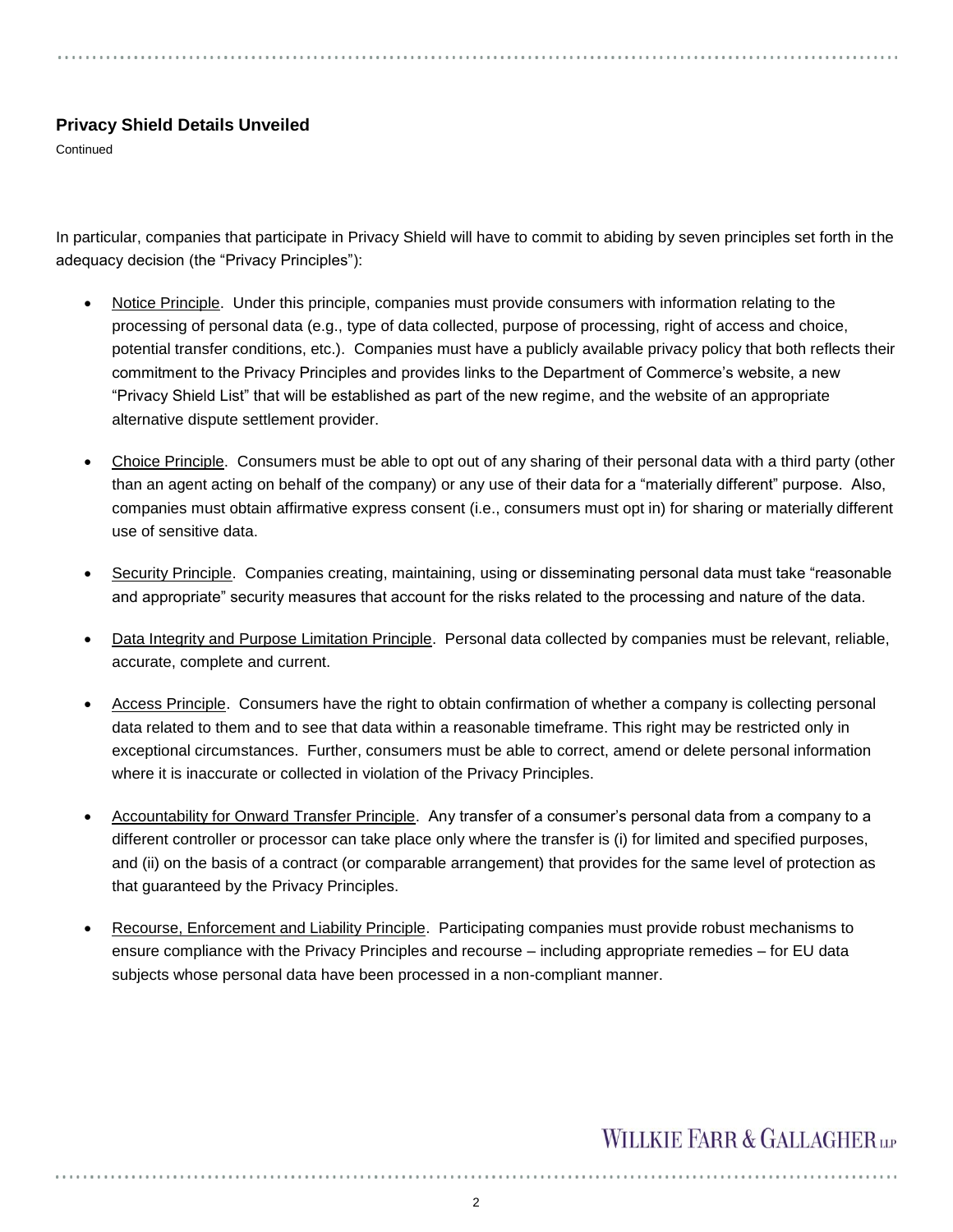## **Privacy Shield Details Unveiled**

**Continued** 

### *Enforcement*

As reflected in the last principle above, enforcement is a critical component of the Privacy Shield regime. The EC draft adequacy decision discusses at length what companies need to do to comply with this principle.

- Under the Privacy Shield regime, EU data subjects may pursue cases of non-compliance directly with the companies that hold their information. To comply with the Privacy Shield regime, companies must implement an effective mechanism to deal with such complaints. For example, companies must include in their privacy policies clear notice informing consumers about a point of contact, either within or outside the company, that will handle complaints (including any relevant establishment in the EU that can respond to inquiries or complaints).
- Companies also must designate an independent dispute resolution body (in either the United States or the EU) to investigate and resolve individual complaints.
- As part of a company's certification (and recertification), the Department of Commerce will verify that the company's privacy policies conform to the Privacy Principles and will maintain an updated list of participating organizations. More generally, the Department of Commerce will be significantly increasing its enforcement and monitoring capabilities to perform its role under the Privacy Shield.
- The Federal Trade Commission will give priority consideration to complaints implicating the Privacy Principles received from the independent dispute resolution or self-regulatory bodies appointed by the different companies, the Department of Commerce, and EU national data protection authorities ("DPAs") to determine whether Section 5 of the FTC Act has been violated.
- Companies are obligated to cooperate in the investigation and resolution of any complaints pursued by EU national DPAs that concern processing of human resources data collected in the context of an employment relationship, or if the companies have voluntarily submitted to oversight by the DPAs.
- Finally, if no other available avenue of redress has satisfactorily resolved the EU data subject's complaint, the individual may invoke binding arbitration by a newly established "Privacy Shield Panel."

#### *Next Steps*

As mentioned above, there are a number of steps that must be taken before the Privacy Shield regime is fully in effect. For example, the Article 29 Working Group has to review the documents and issue its non-binding opinion, which likely will come in April. As a result, companies still have time to consider the potential implications for their businesses and weigh the costs and benefits of participating in Privacy Shield and other alternatives we have previously outlined for EU to U.S. data transfers. Part of that calculation likely should include Privacy Shield's chances of success when the inevitable

## **WILLKIE FARR & GALLAGHERUP**